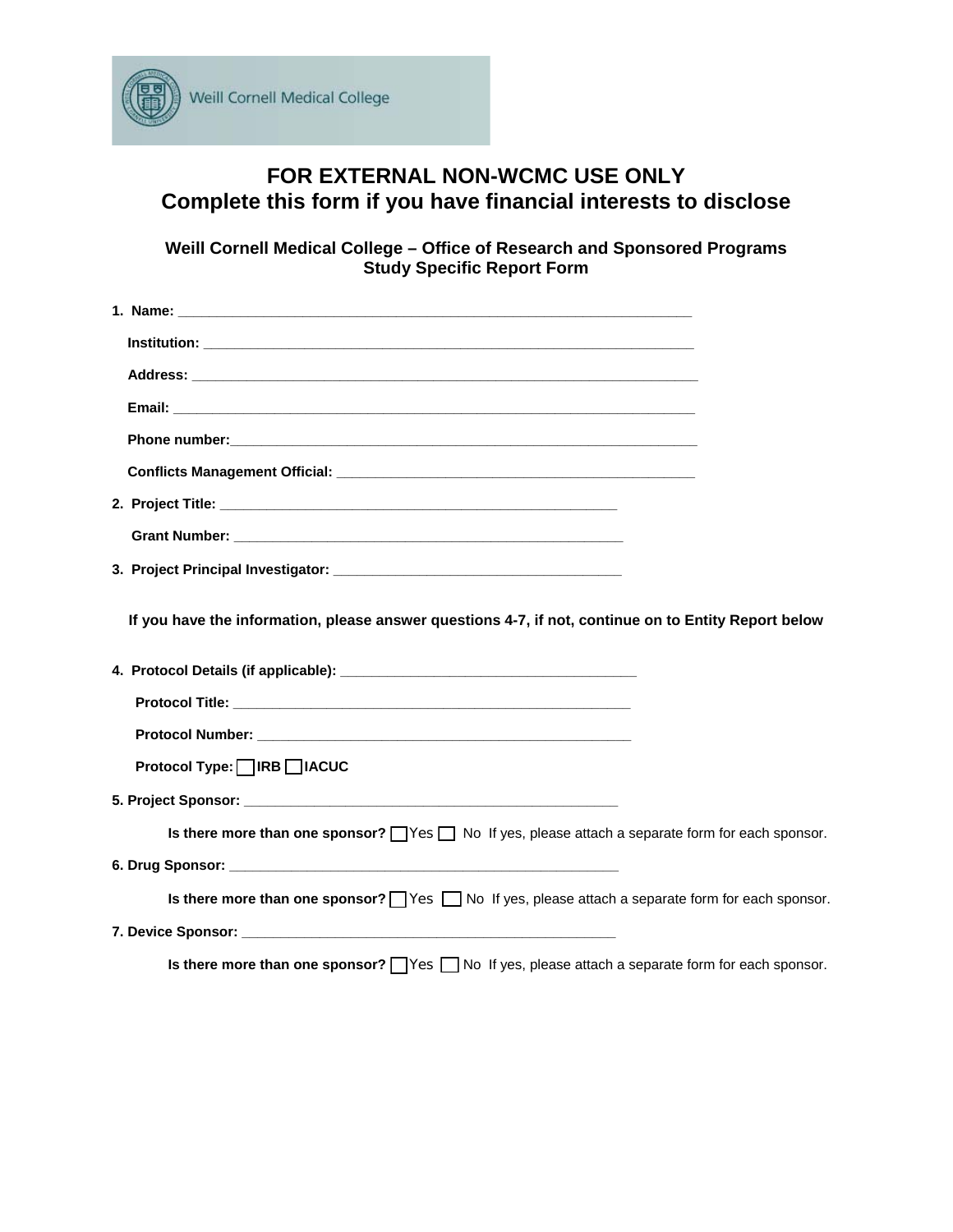

## **Study Related Entity Report**

## **Please Add Entity That Pertains to this Study**

| <b>Intellectual Property:</b><br>Type:<br>□ For-Profit Non-Profit □ Private Non-Profit □ Federal Government □ Other          |  |  |  |  |
|------------------------------------------------------------------------------------------------------------------------------|--|--|--|--|
| <b>Corporate Status:</b><br>□ Publicly Traded □ Privately Held                                                               |  |  |  |  |
| Person who has relationship to this entity:<br>Self Spouse/children/significant other/parent/sibling or other relative       |  |  |  |  |
| 1. Do you receive honoraria or other payment for books, publication or lectures from this entity for this<br>reporting year? |  |  |  |  |
| $\Box$ Yes $\Box$ No                                                                                                         |  |  |  |  |
| If yes, how much were you compensated by this Entity? __________________________                                             |  |  |  |  |
| Please indicate which activities (example: commissioned papers, speakers bureau, etc.):                                      |  |  |  |  |
| 2. Do you receive consulting fees from this entity for this reporting year?                                                  |  |  |  |  |
| $\blacksquare$ Yes $\blacksquare$ No                                                                                         |  |  |  |  |
| If yes, how much were you compensated by this Entity? __________________________                                             |  |  |  |  |
| Please describe the nature of your consulting work: ____________________________                                             |  |  |  |  |
| 3. Do you have equity/ownership interest; (e.g., stock or option holding, partnership share) in this entity?                 |  |  |  |  |
| $\Box$ Yes $\Box$ No                                                                                                         |  |  |  |  |
| If yes, percentage of company ownership represented by your holding:                                                         |  |  |  |  |
| 4. Is equity held by Cornell Center for Technology Enterprise and Commercialization (CCTEC)?                                 |  |  |  |  |
| $\Box$ Yes $\Box$ No                                                                                                         |  |  |  |  |

**5. Do you or will you receive personal income from this entity through royalties for this or a subsequent reporting year?**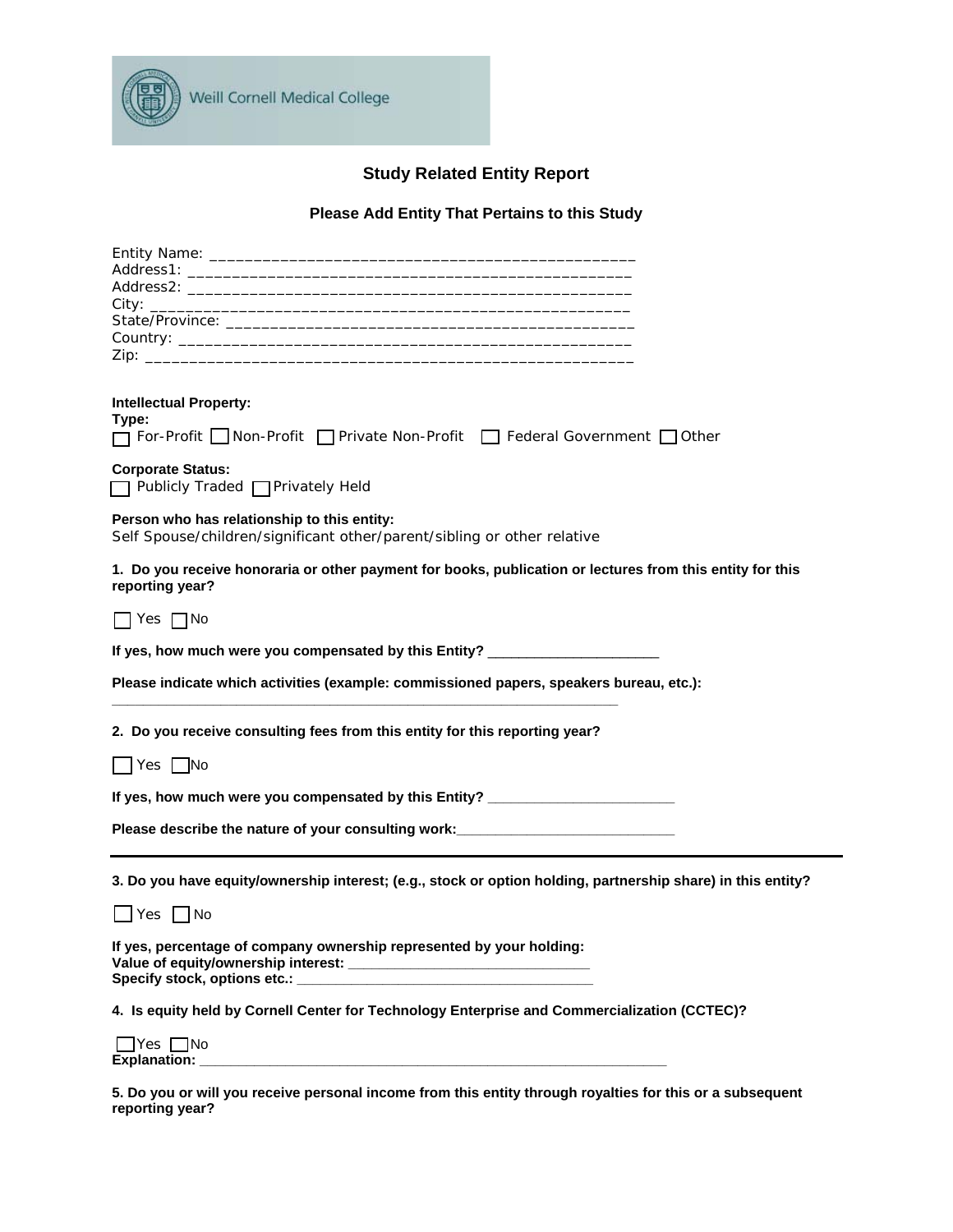| Weill Cornell Medical College                                                                                                                                                        |
|--------------------------------------------------------------------------------------------------------------------------------------------------------------------------------------|
| $\bigcap$ Yes $\bigcap$ No                                                                                                                                                           |
| Do you or will you receive personal income from this entity through licensing fees from patents or other<br>intellectual property interests for this or a subsequent reporting year? |
| $\Box$ Yes $\Box$ No                                                                                                                                                                 |
| If yes, yearly income (estimated or received whichever is greater): _____________                                                                                                    |
| 6. Do you have an executive position with this entity?                                                                                                                               |
| $\Box$ Yes $\Box$ No                                                                                                                                                                 |
|                                                                                                                                                                                      |
|                                                                                                                                                                                      |
| Please describe your role(s) in the position(s): _______________________________                                                                                                     |
| 7. Do you serve as a member of an advisory board for this entity?                                                                                                                    |
| <b>No</b> P∨es No                                                                                                                                                                    |
| Please describe your role(s) or position(s): ___________________________________                                                                                                     |
| If yes, yearly income (estimated or received whichever greater): ______________                                                                                                      |
| 8. Do you serve on the corporate board of directors for this entity?                                                                                                                 |
| Yes ∆No                                                                                                                                                                              |
| Please describe your role(s) or position(s): ___________________________________                                                                                                     |
| If yes, yearly income: (estimated or received whichever greater): ______________                                                                                                     |
| 9. Do you use WCMC facilities, equipment, or staff in the conduct of your activities for/with this entity?                                                                           |
| $\Box$ Yes $\Box$ No                                                                                                                                                                 |
| 10. Does this entity provide any money to support any of the research in which you may be involved?                                                                                  |
| $\Box$ Yes $\Box$ No                                                                                                                                                                 |
| Please describe your role(s) in the research: __________________________________                                                                                                     |
| If yes, what is your relationship to the research? _____________________________                                                                                                     |
| 11. Does any of your research sponsored by this entity involve human subjects?                                                                                                       |
| $\bigcap$ Yes $\bigcap$ No                                                                                                                                                           |
| Please provide specific information about your involvement with human subjects:                                                                                                      |

**12. Could the results of any of your research reasonably be viewed as affecting the financial or other interests of this entity?**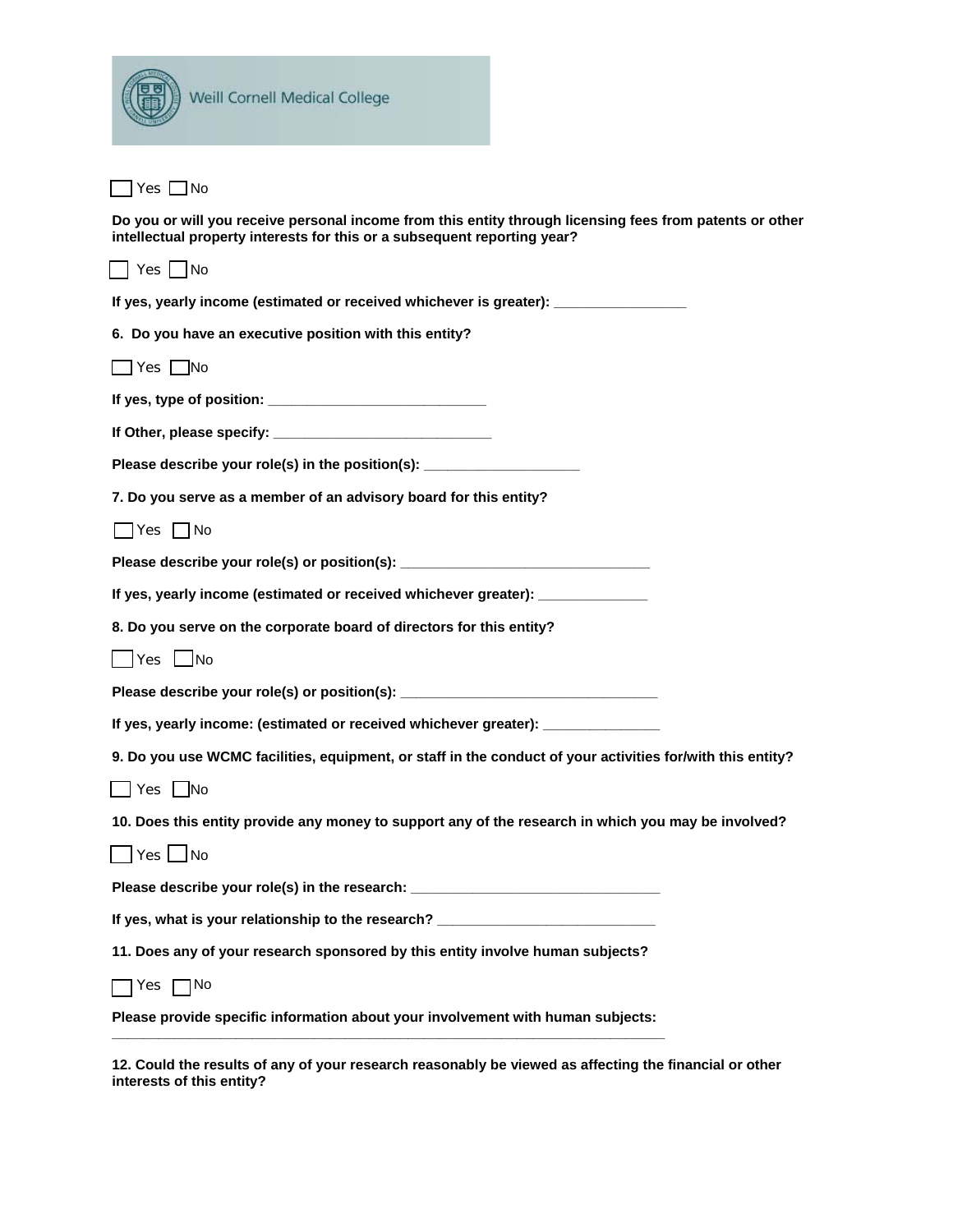| Weill Cornell Medical College                                                                                                                                                                                                                                                                                                                 |
|-----------------------------------------------------------------------------------------------------------------------------------------------------------------------------------------------------------------------------------------------------------------------------------------------------------------------------------------------|
| Yes ∏No                                                                                                                                                                                                                                                                                                                                       |
|                                                                                                                                                                                                                                                                                                                                               |
| 13. Could the results of your research reasonably be viewed as affecting the value of financial interests<br>(equity or equity equivalents, payments of any type, patents, etc.) of you or a member of your immediate<br>family (spouse, significant other, parent, sibling, children, or other relative in household)?                       |
| $\bigcap$ Yes $\bigcap$ No                                                                                                                                                                                                                                                                                                                    |
|                                                                                                                                                                                                                                                                                                                                               |
| 14. Do students/trainees work on the research?                                                                                                                                                                                                                                                                                                |
| Yes      No                                                                                                                                                                                                                                                                                                                                   |
|                                                                                                                                                                                                                                                                                                                                               |
| 15. Do you supervise or assign the research work or clinical care activities of WCMC students/trainees in<br>circumstances where the research work or clinical care is supported in whole or in part by this entity?                                                                                                                          |
| Yes   No                                                                                                                                                                                                                                                                                                                                      |
|                                                                                                                                                                                                                                                                                                                                               |
| 16. Do you have any other relationship with or financial interest in this entity?                                                                                                                                                                                                                                                             |
| Yes   No                                                                                                                                                                                                                                                                                                                                      |
| If yes, Describe:                                                                                                                                                                                                                                                                                                                             |
| 17. Do you receive any gifts, payments, favors or anything of monetary value from this entity?                                                                                                                                                                                                                                                |
| Yes  <br>INo                                                                                                                                                                                                                                                                                                                                  |
| If yes, Describe:                                                                                                                                                                                                                                                                                                                             |
| 18. Do you serve on an internal or external body with jurisdiction to award or distribute government funds<br>(e.g., committees of NIH, FDA, or other governmental agencies, private professional or regulatory body)<br>where participation would reasonably appear to be influenced by the business interest or consulting<br>relationship? |
| Yes   No                                                                                                                                                                                                                                                                                                                                      |
| 19. Are you involved in purchasing or procurement decisions regarding this entity on behalf of WCMC, either<br>directly or indirectly by providing advice or consultation, regarding the purchase, use or selection of<br>products, goods or service that are provided or may be provided to WCMC?                                            |
| $Yes$ No                                                                                                                                                                                                                                                                                                                                      |
|                                                                                                                                                                                                                                                                                                                                               |
| 20. Potential Conflict of Commitment:<br>Does the time you spend on professional activities with this entity exceed one day per week?                                                                                                                                                                                                         |
| Yes   No                                                                                                                                                                                                                                                                                                                                      |
|                                                                                                                                                                                                                                                                                                                                               |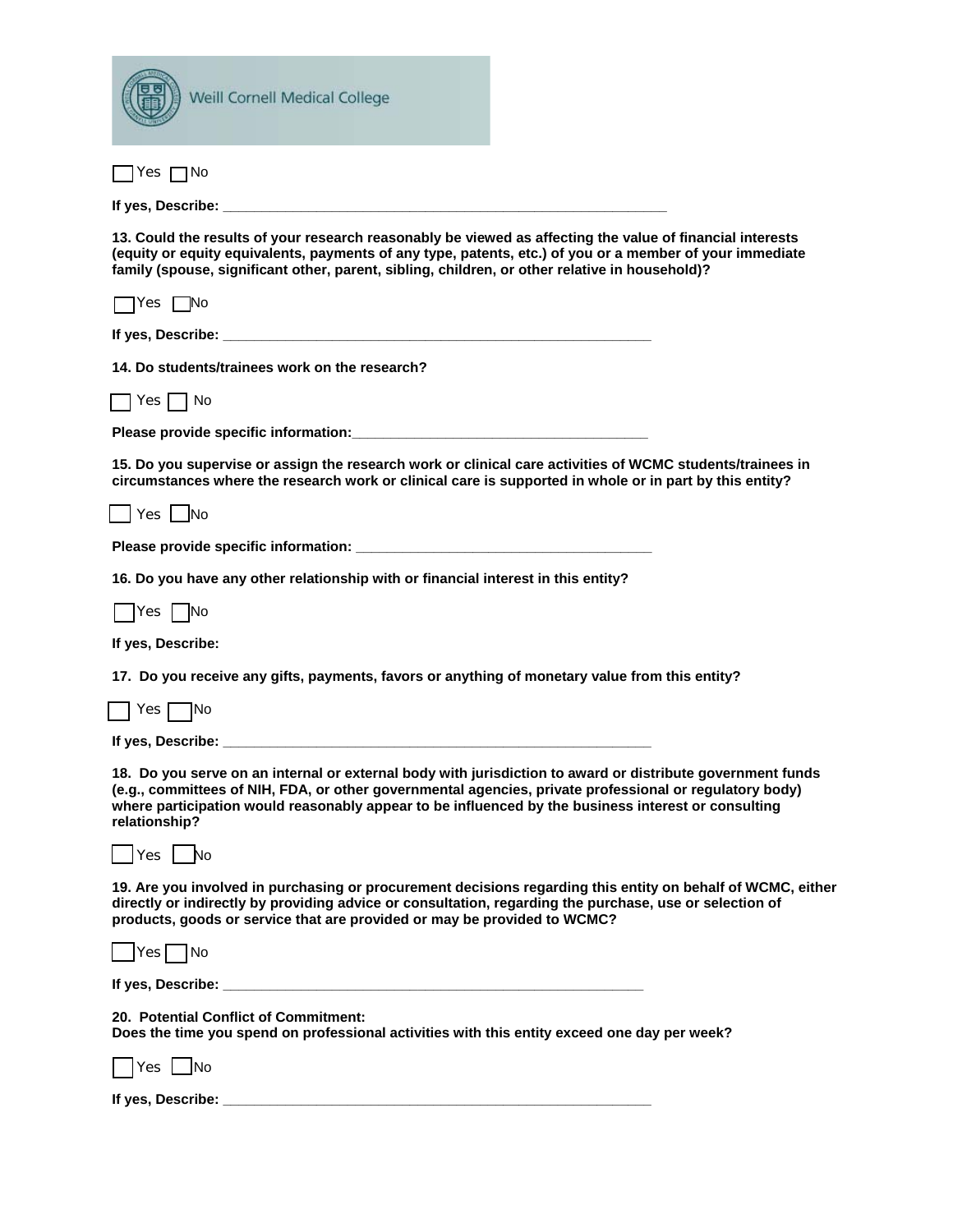

## **Has your chair approved this arrangement?**

| ່≏⊂ | IN∩ |
|-----|-----|

**21. Please provide an explanation of how your financial interest or intellectual property interest may relate to**  the project:

**22. Does this research project involve human subjects?** 

**\_\_\_\_\_\_\_\_\_\_\_\_\_\_\_\_\_\_\_\_\_\_\_\_\_\_\_\_\_\_\_\_\_\_\_\_\_\_\_\_\_\_\_\_\_\_\_\_\_\_\_\_\_\_\_\_\_** 

**\_\_\_\_\_\_\_\_\_\_\_\_\_\_\_\_\_\_\_\_\_\_\_\_\_\_\_\_\_\_\_\_\_\_\_\_\_\_\_\_\_\_\_\_\_\_\_\_\_\_\_\_\_\_\_\_\_\_\_\_\_\_\_\_\_\_\_\_** 

**\_\_\_\_\_\_\_\_\_\_\_\_\_\_\_\_\_\_\_\_\_\_\_\_\_\_\_\_\_\_\_\_\_\_\_\_\_\_\_\_\_\_\_\_\_\_\_\_\_\_\_\_\_\_\_\_\_\_\_\_\_\_\_\_\_\_\_\_\_\_\_** 

**\_\_\_\_\_\_\_\_\_\_\_\_\_\_\_\_\_\_\_\_\_\_\_\_\_\_\_\_\_\_\_\_\_\_\_\_\_\_\_\_\_\_\_\_\_\_\_\_\_\_\_\_\_\_\_\_\_\_\_\_\_\_\_\_\_\_\_\_\_\_** 

**\_\_\_\_\_\_\_\_\_\_\_\_\_\_\_\_\_\_\_\_\_\_\_\_\_\_\_\_\_\_\_\_\_\_\_\_\_\_\_\_\_\_\_\_\_\_\_\_\_\_\_\_\_\_\_\_\_\_\_\_\_\_\_\_\_\_\_\_\_\_** 

**\_\_\_\_\_\_\_\_\_\_\_\_\_\_\_\_\_\_\_\_\_\_\_\_\_\_\_\_\_\_\_\_\_\_\_\_\_\_\_\_\_\_\_\_\_\_\_\_\_\_\_\_\_\_\_\_\_\_\_\_\_\_\_\_\_\_\_\_\_\_\_** 

 $Yes \Box No$ 

**Please provide specific information about your role(s) related to the human subjects in this research:** 

**23. Could your financial interest in the entity directly and significantly affect the design, conduct, or reporting of this research?** 

 $\sqsupset$ Yes  $\sqcap$ No

**Please provide a rationale for your answer: \_\_\_\_\_\_\_\_\_\_\_\_\_\_\_\_\_\_\_\_\_\_\_\_\_\_\_\_\_\_\_\_\_** 

**24. Could the results of any of this research reasonably be viewed as affecting the financial or other interests of this entity?** 

 $\sqsupset$  Yes  $\sqcap$  No

Please provide a rationale for your answer:

**25. Could the results of this research reasonably be viewed as affecting the value of financial interests (equity or equity equivalents, payments of any type, patents, etc.) of you or a member of your immediate family (spouse, significant other, parent, sibling, children, or other relative in household)?** 

Yes | No

Please provide a rationale for your answer:

**Study Specific Report of External Interests and External Time Commitments Survey I have completed this report fully and to the best of my ability. I understand that failure to disclose compensation from a commercial entity is not permitted by institutional policy. In addition, I have read the policies regarding conflict of interest and understand those policies as written. I agree to abide by those policies and disclose any relationships that I, or any member of my immediate family, including spouse, significant other, or children have with commercial entities as indicated in this report for review by the Conflicts Advisory Panel.** 

| I agree with the above statement:*   Yes [ |  |  |  | $\neg$ No |
|--------------------------------------------|--|--|--|-----------|
|--------------------------------------------|--|--|--|-----------|

**Name:**  $\blacksquare$ 

| Signature: |
|------------|
|------------|

**Date: \_\_\_\_\_\_\_\_\_\_\_\_\_\_\_\_\_\_\_\_\_\_\_\_\_\_\_\_\_\_\_\_\_\_\_\_**